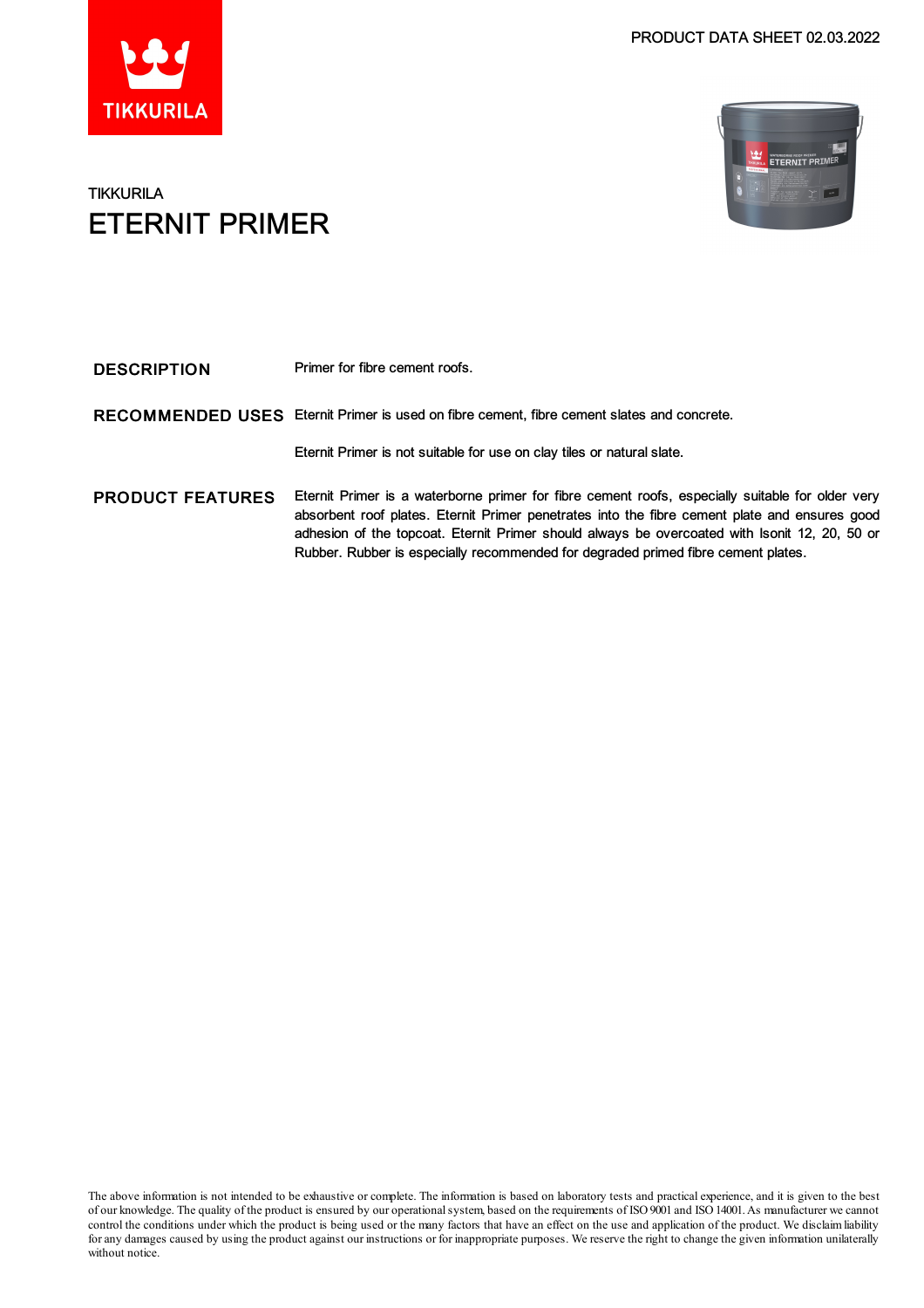



# ETERNIT PRIMER

| <b>TECHNICAL DATA</b>     |                                                                                                                                                                                                                               |
|---------------------------|-------------------------------------------------------------------------------------------------------------------------------------------------------------------------------------------------------------------------------|
| <b>Colour Shades</b>      | Available in factory ready made shades: Anthracite Grey Dark, Black and Red Brown                                                                                                                                             |
| <b>Gloss</b>              | Full matt. -                                                                                                                                                                                                                  |
| Coverage                  | 5-7 m <sup>2</sup> /l (1 layer)<br>The practical spreading rate depends on application method, form and surface of the<br>material.                                                                                           |
| <b>Can sizes</b>          | 101                                                                                                                                                                                                                           |
| <b>Application method</b> | Brush, roller or airless, nozzles 19 - 21, pressure 180 - 220 bar.                                                                                                                                                            |
| <b>Drying time</b>        | The drying time for wet layer thickness 200 um 20° C / 65 % RH: Recoatable after 1<br>hour. The drying time depend on layer thickness, temperature, relative air humidity,<br>and air circulation.                            |
| Density (kg/l)            | 1,2                                                                                                                                                                                                                           |
| <b>VOC</b>                | Avoid spillage into drains, water systems and soil. Destroy liquid waste according to<br>the local regulations. Recycle or dispose of empty, dry cans in accordance with local<br>regulations.<br>VOC: Max. 30 g/l (Kat. A/h) |
| <b>Storage</b>            | Protect from frost and direct sunlight. Close can carefully for next use. Store in a<br>cool place, protected from frost in tightly closed original containers, and out of reach<br>for children.                             |

The above information is not intended to be exhaustive or complete. The information is based on laboratory tests and practical experience, and it is given to the best of our knowledge. The quality of the product is ensured by our operationalsystem, based on the requirements of ISO9001 and ISO14001.As manufacturer we cannot control the conditions under which the product is being used or the many factors that have an effect on the use and application of the product. We disclaimliability forany damages caused by using the product against our instructions or for inappropriate purposes. We reserve the right to change the given information unilaterally without notice.